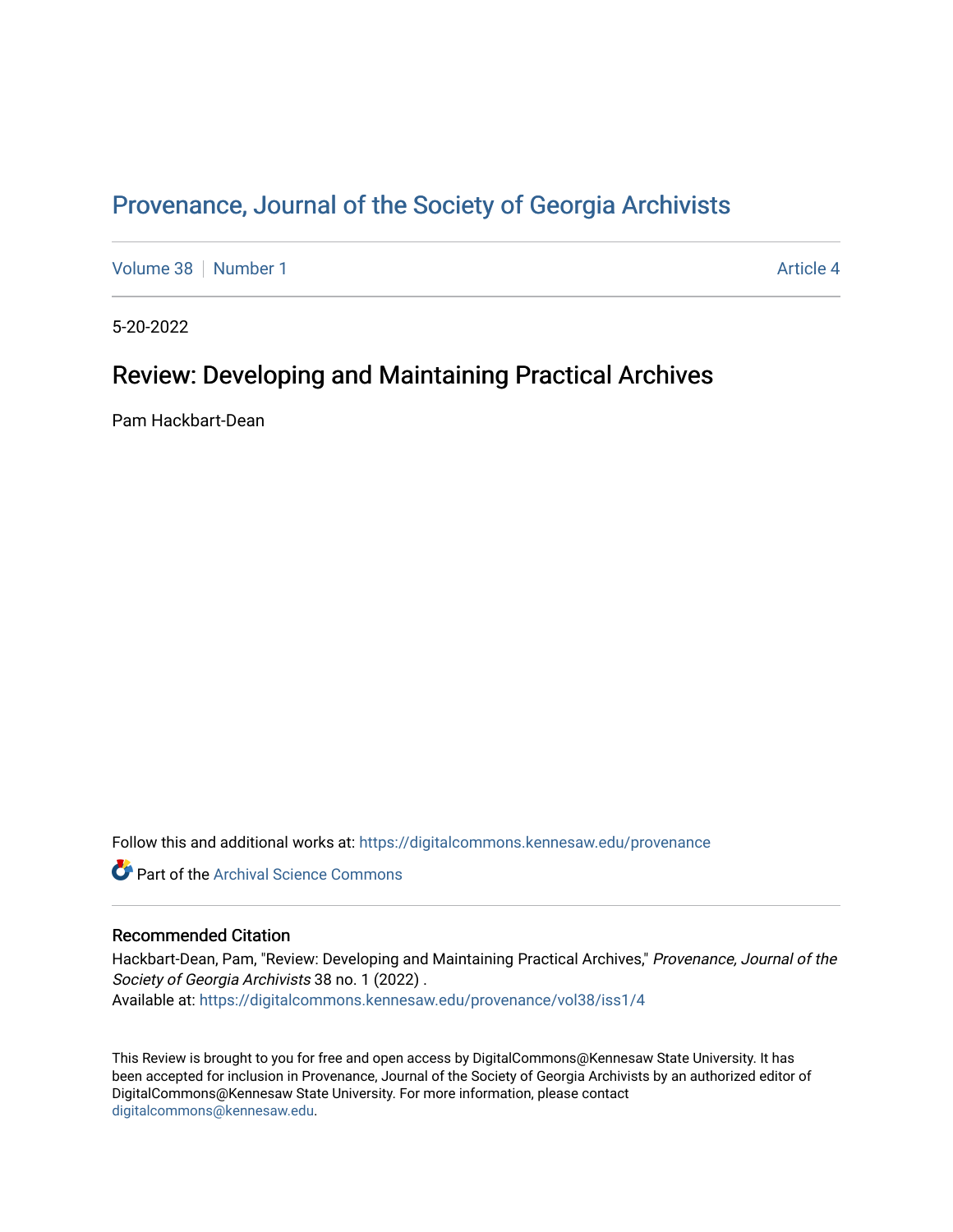*Developing and Maintaining Practical Archives.* 3rd edition. By Gregory S. Hunter (Chicago: ALA Neal-Schuman, 2020. xvi +302 pp.)

Gregory S. Hunter's *Developing and Maintaining Practical Archives*, is part of the "A How-To-Do-It Manual" series from the American Library Association. His third edition (the first was published in 1996 and the second in 2003) provides a revised and updated guide to the theory and practice of archival work in every area of archival responsibility. The chapters are arranged by the activities essential for the development and management of an active archives program.

The first chapter provides an overview of archives and manuscripts, including basic definitions, a brief history archives and manuscript collecting, and a discussion on the differences between libraries and archives. Chapter 2, "Surveys," considers planning and implementing surveys to be the essential activities required in starting any archives. This includes commencing a survey of records maintained within one's organization or institution, as well as a survey of individual record types. Outlined in Chapter 3, "Starting an Archival Program," are the structural elements, such as written policies and determining the physical location of your archives, vital for the establishment of an enduring archival program.

Hunter states that "selection and appraisal are at the heart of archival work" (p. 53) in Chapter 4, "Selection and Appraisal." This section reviews how to assess the value of records and the different practices used for selection and appraisal by archivists in different countries. Chapter 5, "Acquisitions and Accessioning," reviews how archives acquire collections, policies and documentation required, as well as facilitating legal and physical control of archival records.

Chapter 6 concentrates on arrangement. It discusses minimal processing, offers workflow suggestions, and notes different approaches to arranging a collection. "Description" (Chapter 7) argues that "without adequate description, even the most historically valuable and best-arranged collection will remain unused and, hence, worthless from a research perspective" (p. 109). To facilitate successful archival description, Hunter highlights categories of finding aids, provides additional More Product Less Process ideas, and reviews descriptive standards, such as Encoded Archival Description (EAD) and Describing Archives: A Content Standard (DACS).

Chapter 8 discusses preservation. It offers guidance on managing storage space and dealing with the special challenges posed by rare books, maps, architectural records, artifacts, audiovisual materials, and digital records. For the latter, this chapter provides a helpful "Ten-Step Approach for Managing Digital Archives" with limited budgets that encourages partnering with others in your organization.

Chapter 9, on security and disaster planning, offers prevention checklists for water and fire disasters. Chapter 10, "Access, Reference, Outreach, and Advocacy" considers the "dual archival responsibility—preservation and access —" that we must balance in our active archival programs. He goes over copyright, privacy, and archival ethics, as well as policy and procedures related to reference work. For outreach, Hunter promotes a proactive public relations program